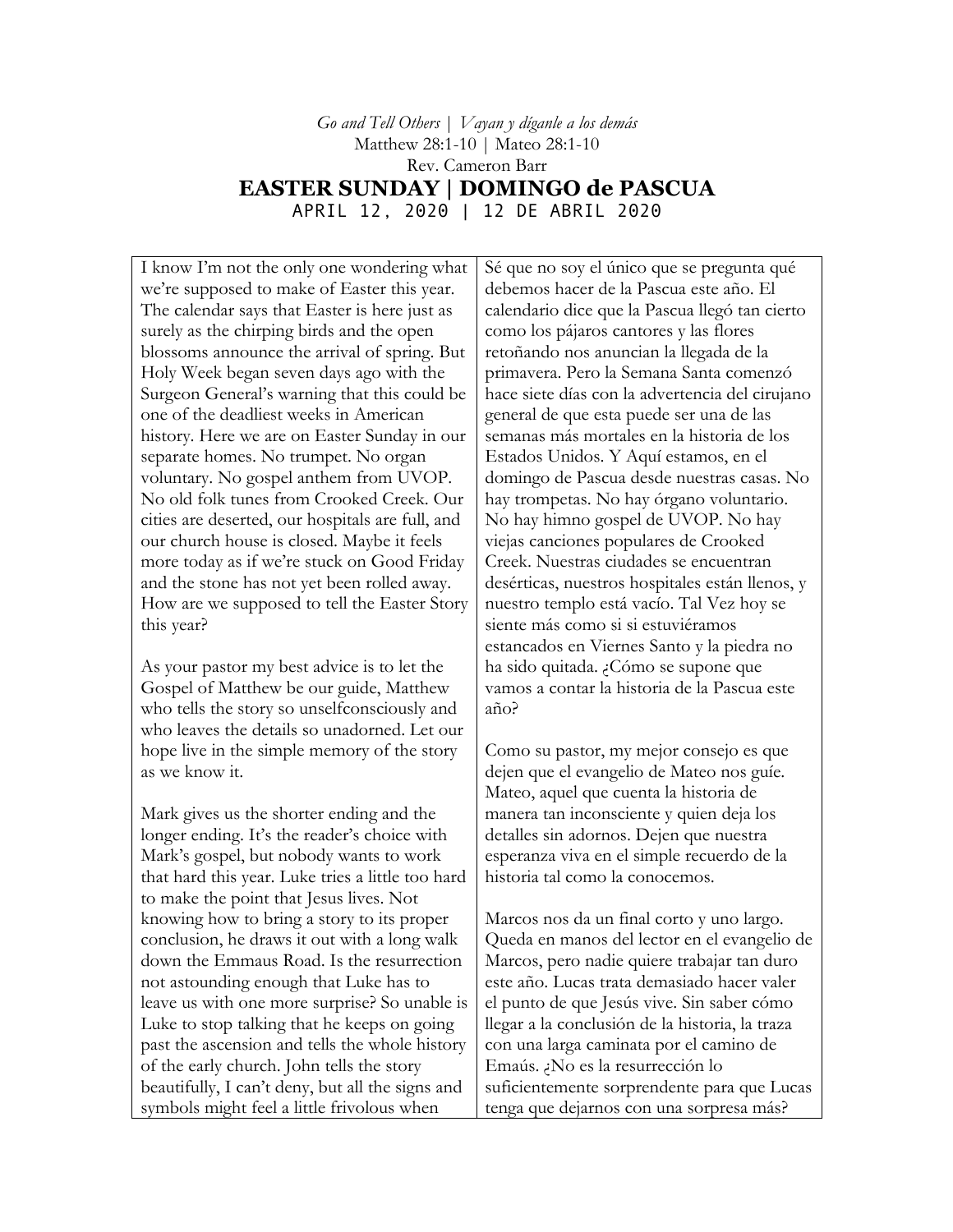we've been walking for so long through the valley of dry bones. We see quite enough suffering around us that we need not John's poetic detailing to contemplate the passion of Christ.

No – we've got Matthew this year. He tells us what we need to know and nothing more. Mary and Mary Magdalene went to see the tomb. There they found an angel of the Lord – white as snow and bright as lightning – an angel sent from heaven so full of the Glory of God that the guards stationed at the gates to the garden fall over in fear. "Do not be afraid," the angels say, "for I know that you are looking for Jesus who was crucified. He is not here, for he has been raised." So they left the tomb with fear and great joy. The women inspect the tomb where he had lived and run off to find him. "Greetings!" he exclaims. "Do not be afraid." Go and tell others what you see.

That is where Matthew's gospel concludes, with the commissioning of the disciples. "Go and tell others." Go and tell others what you have seen.

Go and tell others that Jesus lives. Go and tell others that life prevails over death.

Go and tell others that God is faithful. Go and tell others that there is no need to be afraid.

Later we will read of Peter who has taken this instruction very seriously. From what I have seen, Peter says to anyone who will listen, "I truly understand that God's love shows no partiality."

In 1793 there was an epidemic of Yellow Fever in Philadelphia. Yellow Fever is spread by mosquitoes who arrived to the port city on ships from Africa. The outbreak was so alarming that all the white people of any wealth or means escaped to the country, and that left poor whites and poor blacks to endure the illness in the city together. There

Lucas es tan incapaz de dejar de hablar que continúa con la ascensión y cuenta toda la historia de la iglesia primitiva. Juan cuenta la historia de una manera hermosa, no lo puedo negar. Pero todas esas señales y símbolos podrían sentirse un poco frívolos cuando hemos estado caminando for tanto tiempo por el valle de los huesos secos. Vemos ya suficiente sufrimiento a nuestro alrededor que no necesitamos de los detalles poéticos de Juan para contemplar la pasión de Cristo.

No, tenemos a Mateo este año. Él nos cuenta lo que necesitamos saber y nada más. María y María Magdalena fueron a ver la tumba. Allí encontraron un ángel del Señor, blanco como la nieve y brillante como un rayo, un ángel enviado del cielo tan lleno de la gloria de Dios que los guardias que estaban cuidando las puertas del jardín cayeron de miedo. "No teman", dijeron los ángeles, "Yo sé que están buscando a Jesús, el que murió en la cruz. No está aquí; ha resucitado". Así que se dejaron la tumba y se fueron con miedo y gran alegría. Las mujeres inspeccionaron la tumba donde Él estaba y corrieron a buscarlo. "¡Saludos!" exclamó. "No tengan miedo, vayan a decirle a los demás lo que han visto".

Es allí donde el evangelio de Mateo concluye, con la comisión de los discípulos. "Vayan y díganle a los demás". Vayan y díganle a los demás lo que han visto. Vayan y díganle a los demás que Jesús vive. Vayan y díganle a los demás que la vida prevalece sobre la muerte. Vayan y díganle a los demás que Dios es fiel. Vayan y díganle a los demás que no hay por qué tener miedo. Luego leeremos acerca de Pedro, quien ha tomado estas instrucciones muy en serio. Por lo que he visto, Pedro le dice a todo aquel que escuche, "Yo en verdad entiendo que el amor de Dios no muestra parcialidad".

En 1793 hubo una epidemia de fiebre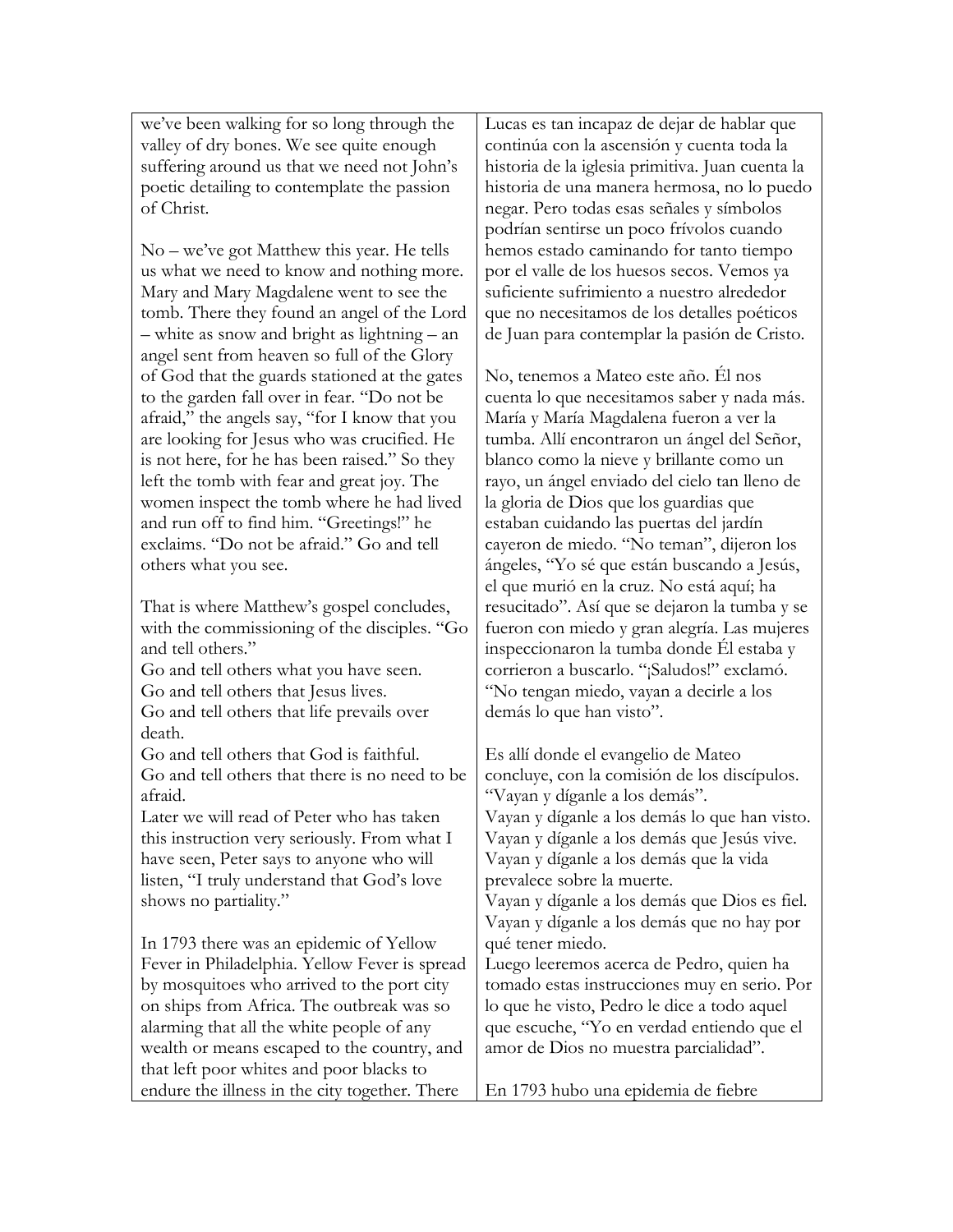was in those days a pernicious and racist myth that Africans had immunity from the disease. So leading whites remaining in the city impressed upon the leading black clergy, Richard Allen and Absalom Jones, to organize the black community to tend the sick and the dead. Allen and Jones knew that African Americans carried no such immunity to Yellow Fever but nevertheless they complied, knowing that everyone was equally vulnerable to the plague, that no community can survive something like this alone, and hopeful that their goodwill toward white people would be remembered in the passage of more just and equitable public policy in the future.

So Allen and Jones learned techniques from local doctors to nurse patients of the epidemic. They trained their congregation to provide care to stricken households. They organized morgues to carry away bodies and they led funerals for the dead and grieving. When the outbreak finally relented, their risky and sacrificial labors were rewarded with false accusations that they had extorted white families in their time of desperation by charging high fees. As Allen and Jones would show in their ledgers, they actually lost money in this great enterprise to care for all Philadelphians. They wrote a history of the Yellow Fever outbreak to finally clear the record.

There is one passage that makes me think of the Parable of the Good Samaritan. "A poor afflicted dying man stood at his chamber window praying and beseeching everyone who passed by to help him to a drink of water," Allen and Jones recall. A number of white people passed by and instead of being moved by the poor man's distress they hurried as fast as they could away from the sound of his cries. Another man approached, this one appearing to be a foreigner. Hearing the man's distress, he could not pass by but neither had he the resolution to enter the

amarilla en Filadelfia. La fiebre amarilla se transmite por mosquitos que llegaron al puerto de la ciudad por medio de barcos provenientes de África. El brote fue tan alarmante que la gente blanca de cualquier clase social o medios escapó del país y eso dejó a la gente pobre blanca y negra enfrentando la enfermedad juntos en la ciudad. Había en aquel tiempo, un mito pernicioso y racista de que los africanos eran inmunes a esa enfermedad. De manera que los líderes blancos que aún quedaban en la ciudad convencieron al clero negro, Ricahrd Allen y Absalom Jones, para organizar la comunidad negra para atender a los enfermos y los muertos. Allen y Jones sabían que los afroamericanos no tenían dicha inmunidad a la fiebre amarilla. Sin embargo, cumplieron, sabiendo que todos eran igualmente vulnerables a la plaga, que no había comunidad que sobreviviera a algo como eso solos, y con la esperanza de que su buena voluntad hacia los blancos sería recordada en la aprobación de políticas públicas más justas y equitativas en el futuro.

De manera que Allen y Jones aprendieron técnicas de doctores locales para atender los pacientes de la epidemia. Entrenaron a su congregación para brindar cuidado a los hogares afectados. Organizaron morgues para llevarse los cuerpos y condujeron funerales para los muertos y los dolientes. Cuando el brote finalmente cedió, sus labores arriesgadas y sacrificadas fueron recompensadas con falsas acusaciones de que habían extorsionado a familias blancas en tiempos de desesperación para cobrarles tarifas elevadas. Como Allen y Jones mostrarían en sus libros de contabilidad, en realidad perdieron dinero en esta gran empresa para cuidar de todos los habitantes de Filadelfia. Ellos escribieron una historia de la fiebre amarilla para finalmente borrar el registro.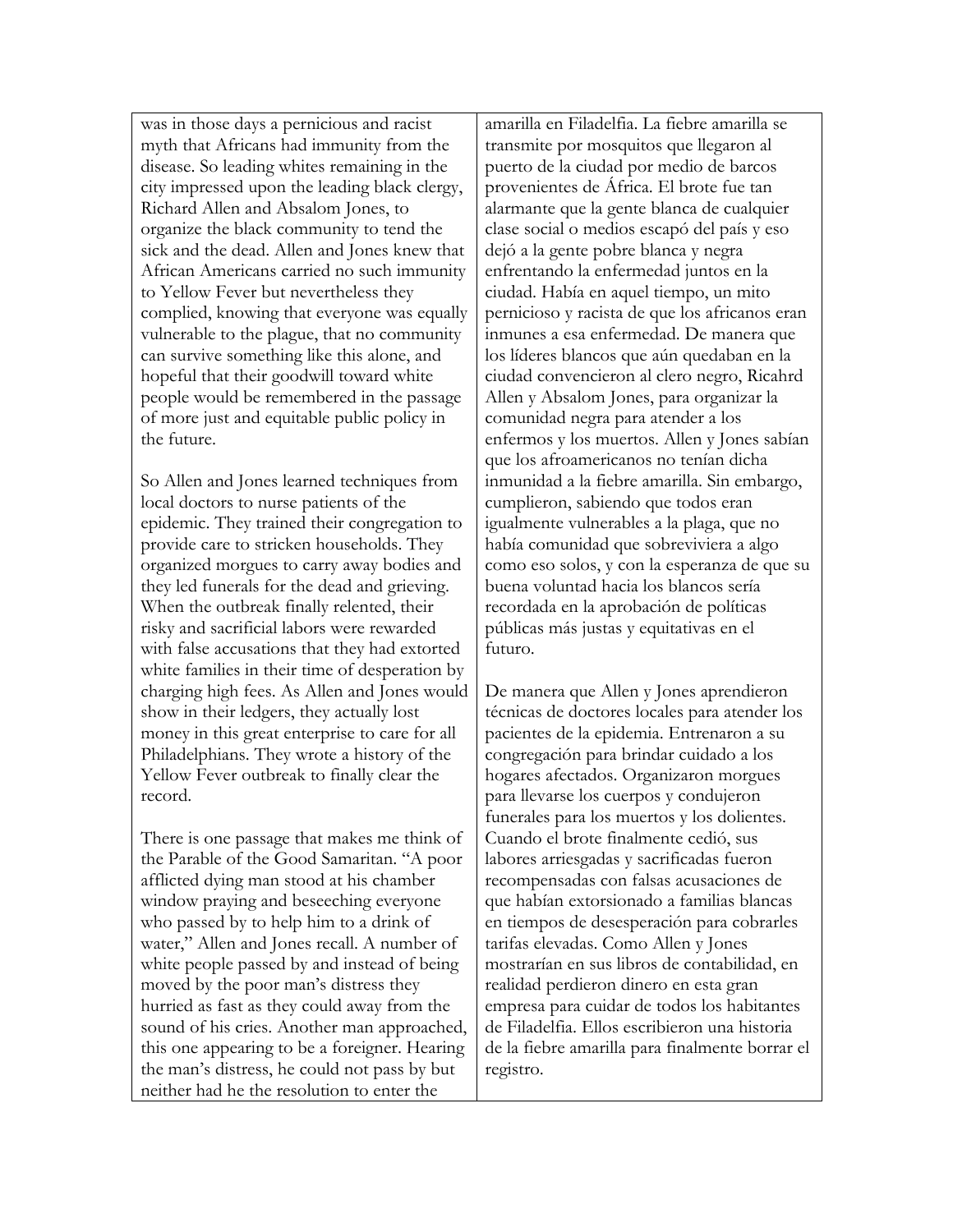man's dwelling. So he took from his pocket \$8 and offered it as a reward for anyone who would deliver the man a drink of water. He was refused by everyone who passed by. Until at last a black man approached, declined the \$8 offered to him and entered the man's dwelling to quench his thirst and nurse his sickness with every technique the doctors had trained him to apply.

Do you hear the parable of the Good Samaritan in this tale? A Priest, a Levite, and a Samaritan. A white person, a foreigner, and finally the one who was held in most suspicion, a black person. From their position in the margins of our country's racial history and in the midst of a terrible epidemic, Allen and Jones are making the point that the parable of the Good Samaritan also makes. The love of God is not partial to any among us. That those who show compassion and mercy are closest to Jesus.

We miss the ordinary trappings of Easter this year. The fancy hats and the pastel suits, the egg hunts and the Sunday brunch. But even in our time of dispersion we still have all that we need, an eyewitness account of a true story. We have Mary and Mary Magdalene in the garden. The tomb was closed and now the stone is rolled away. We are now compelled on this Easter Day only to go and tell others.

Do not be afraid. God is faithful. The grace of God shows no partiality.

Life prevails over death. Love is victorious over hate. Compassion, mercy, self-giving is the simple way of Jesus Christ.

Can Easter happen now in the midst of a pandemic? Of course it can! The resurrection occurs only when the tomb has been sealed. Jesus is raised with every cup of water that we give, with healing touch that we extend,

Hay un pasaje que me hace pensar en la parábola del buen samaritano. "Un pobre moribundo afligido estaba parado en la ventana de su sala orando y suplicando a todos los que pasaban que le ayudaran a tomar un poco de agua", recuerdan Allen y Jones. Varios blancos pasaron y en vez de sentirse conmovidos por la angustia del pobre hombre, huyeron tan rápido como pudieron para evitar escuchar su llanto. Otro hombre se acercó, este con la apariencia de un extranjero. Al escuchar la angustia del hombre, no pudo alejarse pero tampoco podía entrar a la vivienda del hombre. Entonces se sacó 8 dólares del bolsillo y los ofreció a cualquiera que pudiera llevarle al hombre algo de agua. El pobre hombre fue rechazado por todos los que pasarón, hasta que un hombre negro se acercó, se negó a aceptar los 8 dólares y entró en la casa para calmar su sed y cuidar de su enfermedad con todas las técnicas que los doctores le habían enseñado.

¿Escuchas la parábola del buen samaritano en este cuento? Un sacerdote, un levita y un samaritano. Una persona blanca, un extranjero y finalmente, el que era más sospechoso, un hombre negro. Desde su posición al margen de la historia racial de nuestro país y en medio de una terrible epidemia, Allen y Jones hacen hincapié en lo mismo que la parábola del buen samaritano lo hace. El amor de Dios no es parcial entre nosotros. Aquellos que muestran compasión son misericordiosos y están más cerca de Jesús.

Echamos de menos las manifestaciones ordinarias de la Pascua este año. Los sombreros elegantes y los trajes color pastel; la caza de huevos y el almuerzayuno del domingo. Pero incluso en nuestro tiempo de dispersión, aún tenemos todo lo que necesitamos, un relato de un testigo ocular de una historia real. Tenemos a María y a María Magdalena en el jardín. La tumba estaba cerrada y ahora la piedra ha sido